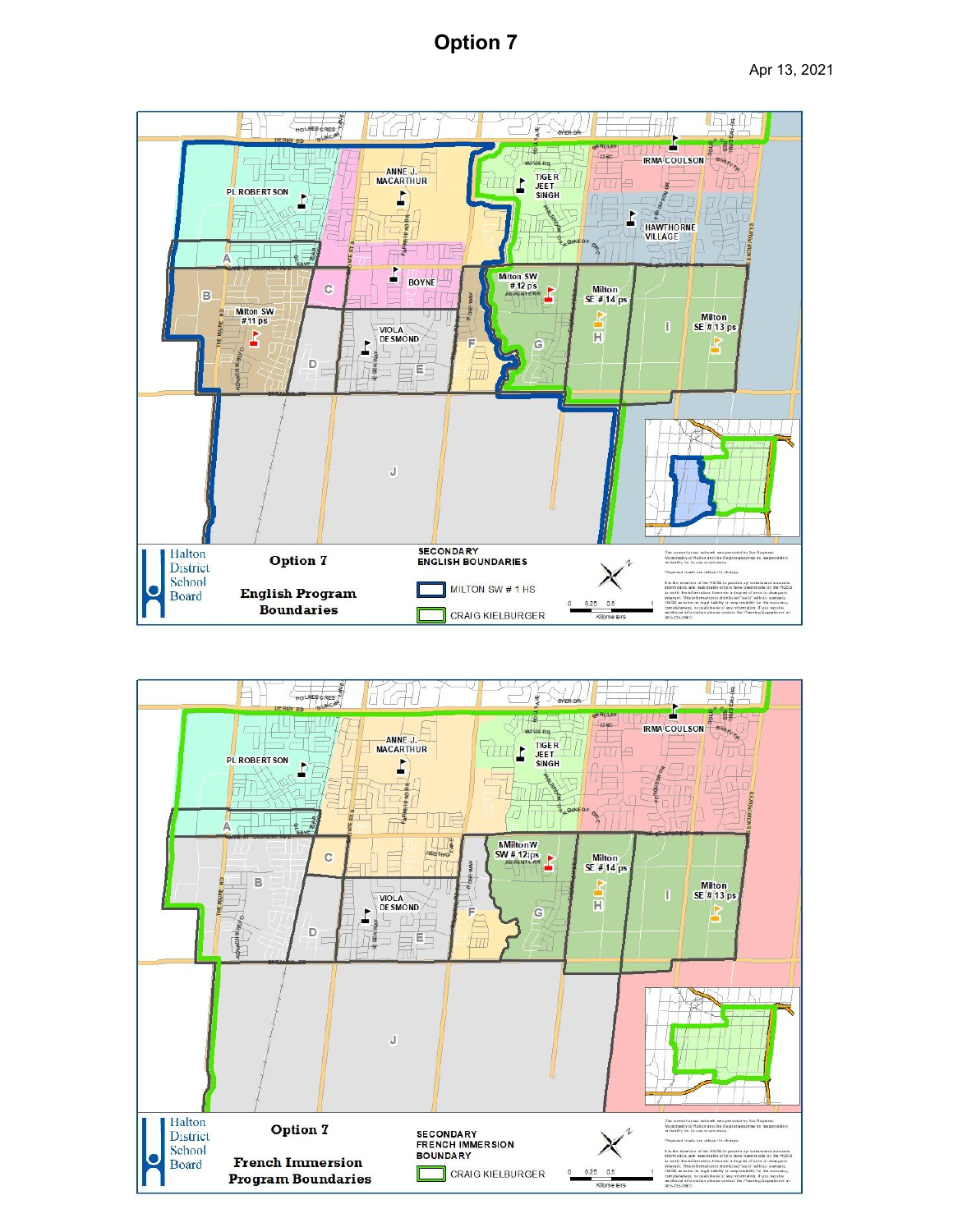|                             | <b>OTG</b>                                               | <b>Portable</b>                          | <b>Tota</b><br><b>Capacity</b> | Program                 | 2020                           | 2021                  | 2022               | 2023               | 2024           | 2025               | 2026                  | 2027                | 2028                      | 2029                | 2030                | <b>Notes</b>                                                                                                      |  |
|-----------------------------|----------------------------------------------------------|------------------------------------------|--------------------------------|-------------------------|--------------------------------|-----------------------|--------------------|--------------------|----------------|--------------------|-----------------------|---------------------|---------------------------|---------------------|---------------------|-------------------------------------------------------------------------------------------------------------------|--|
|                             |                                                          | Maximum                                  |                                | <b>ENG</b>              | 616                            | 655                   | 636                | 612                | 637            | 620                | 623                   | 638                 | 643                       | 644                 | 652                 |                                                                                                                   |  |
|                             | 793                                                      | 18                                       | 1207                           | FI<br><b>SC-SPED</b>    | 388<br>8                       | 433<br>8              | 426<br>8           | 427<br>8           | 410<br>8       | 439<br>8           | 460<br>8              | 466<br>8            | 464<br>8                  | 462<br>8            | 467<br>8            | Zone F south to be directed to Anne<br>J MacArthur PS. (ENG/FI) Zones B,<br>F north to be redirected to Milton SW |  |
| <b>Anne J MacArthur PS</b>  |                                                          | Port: Cap<br>414                         |                                | Total                   | 1012                           | 1096                  | 1070               | 1047               | 1055           | 1067               | 1091                  | 1112                | 1115                      | 1114                | 1127                | #11 ps and Viola Desmond PS FI<br>(ENG/FI), Zone A to be redirected to                                            |  |
|                             | Percent Utilization                                      |                                          |                                |                         | 128%                           | 138%                  | 135%               | 132%               | 133%           | 135%               | 138%                  | 140%                | 141%                      | 140%                | 142%                | PL Robertson PS (ENG/FI), Zones D,<br>E to be directed to Viola Desmond                                           |  |
|                             | Shortage of Pupil Places<br>Estimate number of portables |                                          |                                |                         | $-219$<br>10                   | $-303$<br>13          | $-277$<br>12       | $-254$<br>$11$     | $-262$<br>11   | $-274$<br>12       | $-298$<br>13          | $-319$<br>14        | $-322$<br>14              | $-321$<br>14        | $-334$<br>15        | PS (ENG/FI).                                                                                                      |  |
|                             |                                                          | Maximum                                  |                                | <b>ENG</b>              | 1115                           | 1208                  | 1091               | 1109               | 1121           | 1132               | 1135                  | 1130                | 1141                      | 1151                | 1153                |                                                                                                                   |  |
|                             | 776                                                      | 18                                       | 1190                           | FI                      | $\mathbf 0$                    | $\mathbf 0$           | $\mathbf 0$        | $\mathbf 0$        | $\mathbf{0}$   | 0                  | $\mathbf 0$           | $\mathbf 0$         | $\mathbf 0$               | $\mathbf 0$         | $\mathbf 0$         |                                                                                                                   |  |
| <b>Boyne PS</b>             |                                                          | Port: Cap:<br>414                        |                                | SC-SPED<br>Total        | 15<br>1130                     | 15<br>1223            | 15<br>1106         | 15<br>1124         | 15<br>1136     | 15<br>1147         | 15<br>1150            | 15<br>1145          | 15<br>1156                | 15<br>1166          | 15<br>1168          | Zone E to be directed to Viola                                                                                    |  |
|                             | <b>Percent Utilization</b>                               |                                          |                                |                         | 146%                           | 158%                  | 143%               | 145%               | 146%           | 148%               | 148%                  | 148%                | 149%                      | 150%                | 151%                | Desmond for English.                                                                                              |  |
|                             | Shortage of Pupil Places<br>Estimate number of portables |                                          |                                |                         | $-354$<br>15                   | $-447$<br>19          | $-330$<br>14       | $-348$<br>15       | $-360$<br>16   | $-371$<br>16       | $-374$<br>16          | $-369$<br>16        | $-380$<br>17              | $-390$<br>17        | $-392$<br>17        |                                                                                                                   |  |
|                             | Maximum: 8                                               |                                          |                                | <b>ENG</b>              | 838                            | 1027                  | 753                | 685                | 682            | 680                | 678                   | 682                 | 697                       | 693                 | 686                 |                                                                                                                   |  |
|                             | 823                                                      |                                          | 1007                           | FI                      | $\mathbf 0$                    | $\mathbf 0$           | $\mathbf 0$        | $\mathbf 0$        | 0              | 0                  | $\mathbf 0$           | $\mathbf 0$         | $\mathbf 0$               | $\mathbf 0$         | $\mathbf 0$         |                                                                                                                   |  |
| <b>Chris Hadfield PS</b>    |                                                          | Port: Cap:<br>184                        |                                | <b>SC-SPED</b><br>Total | 5<br>843                       | 5<br>1032             | 5<br>758           | 5<br>690           | 5<br>687       | 5<br>685           | 5<br>683              | 5<br>687            | 5<br>702                  | 5<br>698            | 5<br>691            | Zone G to be directed to Milton                                                                                   |  |
|                             | Percent Utilization                                      |                                          |                                |                         | 102%                           | 125%                  | 92%                | 84%                | 83%            | 83%                | 83%                   | 83%                 | 85%                       | 85%                 | 84%                 | SW #12 ps. (ENG, FI)                                                                                              |  |
|                             | Shortage of Pupil Places                                 |                                          |                                |                         | $-20$                          | $-209$                | 65                 | 133                | 136            | 138                | 140                   | 136                 | 121                       | 125                 | 132                 |                                                                                                                   |  |
|                             |                                                          | Estimate number of portables<br>Maximum: |                                | <b>ENG</b>              | $\mathbf{1}$<br>163            | 9<br>151              | 0<br>143           | 0<br>144           | 0<br>153       | 0<br>155           | 0<br>151              | 0<br>154            | 0<br>163                  | 0<br>171            | 0<br>176            |                                                                                                                   |  |
|                             | 328                                                      | 12                                       | 604                            | FI                      | 141                            | 138                   | 151                | 148                | 146            | 145                | 140                   | 144                 | 147                       | 148                 | 148                 |                                                                                                                   |  |
| <b>E.W.Foster PS</b>        |                                                          | Port: Cap<br>276                         |                                | SC-SPED<br>Total        | 8<br>312                       | 8<br>297              | 8<br>302           | 8<br>300           | 8<br>307       | 8<br>308           | 8<br>299              | 8<br>306            | 8<br>318                  | 8<br>327            | 8<br>332            | Rural FI area (Zone J) to be                                                                                      |  |
|                             | Percent Utilization                                      |                                          |                                |                         | 95%                            | 91%                   | 92%                | 91%                | 94%            | 94%                | 91%                   | 93%                 | 97%                       | 100%                | 101%                | redirected to Viola Desmond PS.                                                                                   |  |
|                             |                                                          | Shortage of Pupil Places                 |                                |                         | 16                             | 31                    | 26                 | 28                 | 21             | 20                 | 29                    | 22                  | 10                        | $\mathbf{1}$        | $-4$                |                                                                                                                   |  |
|                             |                                                          | Estimate number of portables<br>Maximum  |                                | <b>ENG</b>              | 0<br>1006                      | $\mathcal{O}$<br>952  | 0<br>878           | 0<br>794           | 0<br>762       | 0<br>719           | 0<br>692              | 0<br>659            | 0<br>653                  | 0<br>937            | 0<br>1241           |                                                                                                                   |  |
|                             | 953                                                      | 12                                       | 1229                           | FI                      | $\mathbf 0$                    | $\mathbf 0$           | $\mathbf 0$        | $\mathbf 0$        | $\mathbf{0}$   | 0                  | $\mathbf 0$           | $\mathbf 0$         | $\mathbf 0$               | $\mathbf 0$         | $\mathbf 0$         | Zones H. I to be redirected to                                                                                    |  |
| <b>Hawthorne Village PS</b> |                                                          | Port: Cap:<br>276                        |                                | <b>SC-SPED</b><br>Total | 0<br>1006                      | $\mathbf 0$<br>952    | 0<br>878           | $\mathbf 0$<br>794 | 0<br>762       | 0<br>719           | $\mathbf 0$<br>692    | 0<br>659            | $\mathbf 0$<br>653        | $\mathbf 0$<br>937  | $\mathbf 0$<br>1241 | Milton SW #12 ps (ENG).<br>Hawthorne Village PS is a                                                              |  |
|                             | Percent Utilization                                      |                                          |                                |                         | 106%                           | 100%                  | 92%                | 83%                | 80%            | 75%                | 73%                   | 69%                 | 69%                       | 98%                 | 130%                | nolding school for Trafalgar                                                                                      |  |
|                             | Shortage of Pupil Places                                 |                                          |                                |                         | $-53$                          | $\mathbf{1}$          | 75                 | 159                | 191            | 234                | 261                   | 294                 | 300                       | 16                  | $-288$              | Corridor Schools (ENG).                                                                                           |  |
|                             |                                                          | Estimate number of portables             |                                | <b>ENG</b>              | $\overline{\mathbf{c}}$<br>737 | 0<br>708              | $\pmb{o}$<br>691   | 0<br>672           | 0<br>666       | 0<br>642           | 0<br>627              | 0<br>619            | $\pmb{\mathit{o}}$<br>607 | 0<br>617            | 13<br>608           |                                                                                                                   |  |
|                             | 18<br>793                                                | Maximum                                  | 1207                           | FI                      | 304                            | 314                   | 297                | 299                | 277            | 252                | 232                   | 221                 | 190                       | 223                 | 254                 | Zones H, I to be redirected to                                                                                    |  |
|                             |                                                          | Port: Cap:                               |                                | SC-SPED                 | 17                             | 17                    | 17                 | 17                 | 17             | 17                 | 17                    | 17                  | 17                        | 17                  | 17                  | Milton SW #12 ps (FI). Irma                                                                                       |  |
| <b>Irma Coulson PS</b>      | Total<br>414<br><b>Percent Utilization</b>               |                                          |                                |                         | 1058<br>133%                   | 1039<br>131%          | 1005<br>127%       | 988<br>125%        | 960<br>121%    | 911<br>115%        | 876<br>110%           | 857<br>108%         | 814<br>103%               | 857<br>108%         | 879<br>111%         | Coulson PS is a holding school<br>for Trafalgar Corridor Schools                                                  |  |
|                             | Shortage of Pupil Places                                 |                                          |                                |                         | $-265$                         | $-246$                | $-212$             | $-195$             | $-167$         | $-118$             | $-83$                 | $-64$               | $-21$                     | $-64$               | $-86$               | (FI).                                                                                                             |  |
|                             | Estimate number of portables                             |                                          |                                | <b>ENG</b>              | 12<br>799                      | 11<br>759             | 9<br>815           | 8<br>779           | 7<br>773       | 5<br>764           | $\overline{4}$<br>755 | 3<br>752            | $\mathbf{1}$<br>760       | 3<br>745            | 4<br>739            |                                                                                                                   |  |
|                             |                                                          | Maximum<br>12                            |                                | FI                      | 223                            | 221                   | 231                | 233                | 229            | 235                | 228                   | 228                 | 230                       | 222                 | 219                 |                                                                                                                   |  |
|                             | 818                                                      | Port: Cap:                               | 1094                           | <b>SC-SPED</b>          | 8                              | 8                     | 8                  | 8                  | 8              | 8                  | 8                     | 8                   | 8                         | 8                   | 8                   | Zone A to be redirected to PL                                                                                     |  |
| P.L. Robertson PS           | <b>Percent Utilization</b>                               | 276                                      |                                | Total                   | 1030<br>126%                   | 988<br>121%           | 1054<br>129%       | 1020<br>125%       | 1010<br>123%   | 1007<br>123%       | 991<br>121%           | 988<br>121%         | 998<br>122%               | 975<br>119%         | 966<br>118%         | Robertson PS.                                                                                                     |  |
|                             | Shortage of Pupil Places                                 |                                          |                                | $-212$                  | $-170$                         | $-236$                | $-202$             | $-192$             | $-189$         | $-173$             | $-170$                | $-180$              | $-157$                    | $-148$              |                     |                                                                                                                   |  |
|                             | Estimate number of portables<br><b>ENG</b>               |                                          |                                |                         | 9<br>279                       | $\overline{7}$<br>377 | 10<br>290          | 9                  | 8<br>289       | 8                  | 8<br>298              | $\overline{7}$      | 8<br>309                  | $\overline{7}$      | 6<br>322            |                                                                                                                   |  |
|                             |                                                          | Maximum:<br>10                           | 645                            | FI                      | $\mathbf 0$                    | $\mathbf 0$           | $\mathbf 0$        | 287<br>$\mathbf 0$ | $\mathbf{0}$   | 288<br>$\Omega$    | $\mathbf 0$           | 304<br>$\mathbf 0$  | $\mathbf 0$               | 309<br>$\mathbf 0$  | 0                   | Zone F to be directed to Milton                                                                                   |  |
|                             | 415                                                      | Port: Cap:<br>230                        |                                | <b>SC-SPED</b>          | 133                            | 133                   | 119                | 115                | 108            | 92                 | 82                    | 74                  | 77                        | 77                  | 77                  | SW #11 ps (ENG), Viola<br>Desmond PS (ENG/FI), Anne J.                                                            |  |
| <b>Sam Sherratt PS</b>      | <b>Percent Utilization</b>                               |                                          |                                | Total                   | 412<br>99%                     | 510<br>123%           | 409<br>99%         | 402<br>97%         | 397<br>96%     | 380<br>92%         | 380<br>92%            | 378<br>91%          | 386<br>93%                | 386<br>93%          | 399<br>96%          | MacArthur PS (ENG, FI). Rural<br>area (Zone J) to be removed and                                                  |  |
|                             | Shortage of Pupil Places                                 |                                          |                                |                         | 3                              | $-95$                 | 6                  | 13                 | 18             | 35                 | 35                    | 37                  | 29                        | 29                  | 16                  | directed to Viola Desmond PS                                                                                      |  |
|                             | Estimate number of portables                             |                                          |                                |                         | 0                              | $\overline{4}$        | $\pmb{\mathit{o}}$ | $\cal O$           | 0              | 0                  | 0                     | 0                   | $\pmb{\mathit{o}}$        | $\pmb{\mathit{o}}$  | 0                   |                                                                                                                   |  |
|                             |                                                          | Maximum<br>18                            |                                | <b>ENG</b><br>FI        | 1014<br>96                     | 933<br>133            | 913<br>207         | 845<br>275         | 821<br>325     | 784<br>329         | 751<br>327            | 731<br>311          | 698<br>293                | 684<br>285          | 658<br>271          |                                                                                                                   |  |
|                             | 721                                                      | Port: Cap:<br>414                        | 1135                           | <b>SC-SPED</b>          | 17                             | 17                    | 17                 | 17                 | 17             | 17                 | 17                    | 17                  | 17                        | 17                  | 17                  | Catchment areas reinstated for                                                                                    |  |
| <b>Viola Desmond PS</b>     |                                                          |                                          |                                | Total                   | 1127<br>156%                   | 1083<br>150%          | 1137<br>158%       | 1137<br>158%       | 1163<br>161%   | 1130<br>157%       | 1095<br>152%          | 1059<br>147%        | 1008<br>140%              | 986<br>137%         | 946<br>131%         | Zone D, E, J (ENG/FI), Zones B,<br>F north for FI                                                                 |  |
|                             | <b>Percent Utilization</b><br>Shortage of Pupil Places   |                                          |                                |                         | $-406$                         | $-362$                | $-416$             | $-416$             | $-442$         | $-409$             | $-374$                | $-338$              | $-287$                    | $-265$              | $-225$              |                                                                                                                   |  |
|                             |                                                          | Estimate number of portables             |                                |                         | 18                             | 16                    | 18                 | 18                 | 19             | 18                 | 16                    | 15                  | 12                        | 12                  | 10                  |                                                                                                                   |  |
|                             |                                                          | Maximum: 3                               |                                | <b>ENG</b><br>FI.       | 187<br>219                     | 190<br>208            | 186<br>172         | 185<br>154         | 205<br>144     | 256<br>149         | 271<br>158            | 294<br>165          | 295<br>166                | 306<br>162          | 314<br>164          |                                                                                                                   |  |
|                             | 412                                                      | Port: Cap:                               | 481                            | <b>SC-SPED</b>          | $\mathbf 0$                    | $\mathbf 0$           | $\mathbf 0$        | $\mathbf 0$        | $\mathbf 0$    | 0                  | $\mathbf 0$           | $\mathbf 0$         | $\mathbf 0$               | $\mathbf 0$         | $\mathbf 0$         | Rural FI in south Milton area                                                                                     |  |
| W.I. Dick PS                | 69                                                       |                                          |                                | Total                   | 406<br>99%                     | 398<br>97%            | 358<br>87%         | 339<br>82%         | 348<br>84%     | 405<br>98%         | 429<br>104%           | 459<br>111%         | 461<br>112%               | 469<br>114%         | 478<br>116%         | removed and redirected to Viola<br>Desmond PS (Zone J)                                                            |  |
|                             | <b>Percent Utilization</b><br>Shortage of Pupil Places   |                                          |                                |                         | 6                              | 14                    | 54                 | 73                 | 64             | $\overline{7}$     | $-17$                 | $-47$               | $-49$                     | $-57$               | $-66$               |                                                                                                                   |  |
|                             |                                                          | Estimate number of portables             |                                |                         | 0                              | 0                     | $\Omega$           | $\cal O$           | $\Omega$       | $\pmb{\mathit{o}}$ | $\mathbf{1}$          | $\sqrt{2}$          | $\overline{c}$            | $\overline{c}$      | 3                   |                                                                                                                   |  |
|                             | 770                                                      | Maximum<br>12                            | 1046                           | <b>ENG</b><br>FI        | 0<br>$\mathbf 0$               | 0<br>$\mathbf 0$      | 372<br>$\mathbf 0$ | 676<br>$\mathbf 0$ | 881<br>0       | 957<br>0           | 1001<br>$\mathbf 0$   | 1007<br>$\mathbf 0$ | 1019<br>$\mathbf 0$       | 1024<br>$\mathbf 0$ | 1030<br>$\mathbf 0$ |                                                                                                                   |  |
|                             |                                                          | Port: Cap:                               |                                | <b>SC-SPED</b>          | $\mathbf 0$                    | $\mathbf 0$           | $\mathbf 0$        | $\mathbf 0$        | $\mathbf 0$    | 0                  | $\mathbf 0$           | $\mathbf 0$         | $\mathbf 0$               | $\mathbf 0$         | $\mathbf 0$         |                                                                                                                   |  |
| Milton SW #11 ps            | 276<br>Total                                             |                                          |                                |                         | $\mathbf 0$                    | $\mathbf 0$           | 372                | 676                | 881            | 957                | 1001                  | 1007                | 1019                      | 1024                | 1030                | Zones B, F north to be directed<br>to Milton SW #11 ps (ENG)                                                      |  |
|                             | Percent Utilization<br>Shortage of Pupil Places          |                                          |                                |                         | 0%<br>770                      | 0%<br>770             | 48%<br>398         | 88%<br>94          | 114%<br>$-111$ | 124%<br>$-187$     | 130%<br>$-231$        | 131%<br>$-237$      | 132%<br>$-249$            | 133%<br>$-254$      | 134%<br>$-260$      |                                                                                                                   |  |
|                             |                                                          | Estimate number of portables             |                                |                         | 0                              | 0                     | $\Omega$           | $\cal O$           | $\sqrt{5}$     | 8                  | 10                    | 10                  | $11$                      | 11                  | 11                  |                                                                                                                   |  |
|                             |                                                          | Maximum:<br>18                           |                                | ENG<br>FI               | 0<br>$\mathbf 0$               | 0<br>$\mathbf 0$      | 448<br>24          | 651<br>67          | 755<br>103     | 761<br>132         | 857<br>181            | 997<br>251          | 1151<br>331               | 1319<br>379         | 1489<br>426         |                                                                                                                   |  |
| Milton SW #12 ps            | 770                                                      | Port: Cap:                               | 1184                           | <b>SC-SPED</b>          | $\mathbf 0$                    | $\mathbf 0$           | $\mathbf 0$        | $\mathbf 0$        | $\mathbf 0$    | $\mathbf 0$        | $\mathbf 0$           | $\mathbf 0$         | $\mathbf 0$               | $\mathbf 0$         | $\mathbf 0$         |                                                                                                                   |  |
|                             |                                                          | 414                                      |                                | Total                   | $\mathbf 0$                    | 0                     | 472                | 718                | 858            | 893                | 1038                  | 1248                | 1482                      | 1698                | 1915                | Zones G, H, I to be redirected to<br>Milton SW #12 ps. (ENG/FI)                                                   |  |
|                             | <b>Percent Utilization</b><br>Shortage of Pupil Places   |                                          |                                | 0%<br>770               | 0%<br>770                      | 61%<br>298            | 93%<br>52          | 111%<br>$-88$      | 116%<br>$-123$ | 135%<br>$-268$     | 162%<br>$-478$        | 192%<br>$-712$      | 221%<br>$-928$            | 249%<br>$-1145$     |                     |                                                                                                                   |  |
|                             | Estimate number of portables                             |                                          |                                | $\Omega$                | $\cal O$                       | $\cal O$              | $\cal O$           | $\overline{4}$     | 5              | 12                 | 21                    | 31                  | 40                        | 50                  |                     |                                                                                                                   |  |

 $\Box$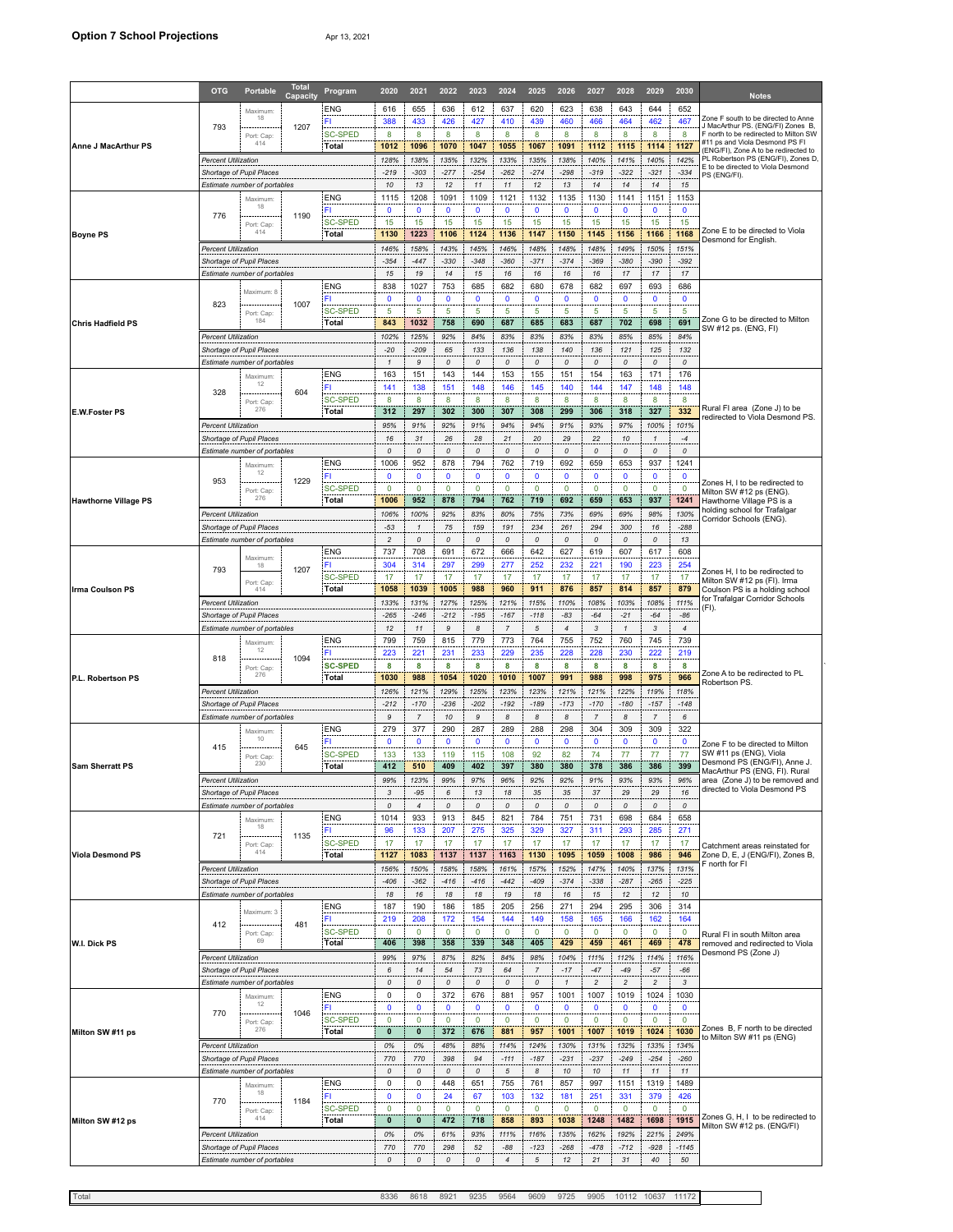## **Option 7 Transitions** Apr 13, 2021

Zone Home School

Schools phasing out of a zone

| Zone                                        | Schools                                                      | 2020    | 2021    | 2022                     | 2023           | 2024                     | 2025                     | 2026                     | 2027                     | 2028           |
|---------------------------------------------|--------------------------------------------------------------|---------|---------|--------------------------|----------------|--------------------------|--------------------------|--------------------------|--------------------------|----------------|
| A - English                                 | Viola Desmond PS                                             | $JK-8$  | $JK-8$  | $3 - 8$                  | $4 - 8$        | $5 - 8$                  | $6 - 8$                  | $7 - 8$                  | 8                        |                |
|                                             | New - P.L. Robertson PS                                      | $\sim$  | ×       | $JK-2$                   | $JK-3$         | $JK-4$                   | $JK-5$                   | $JK-6$                   | $JK-7$                   | $JK-8$         |
| Students                                    | Anne J MacArthur PS<br>(redirected students)                 | JK-8    | $JK-8$  | $\bf 8$                  | L.             | $\overline{\phantom{a}}$ | $\overline{\phantom{a}}$ | $\overline{\phantom{a}}$ |                          |                |
| A - FI Students                             | Viola Desmond PS**                                           | $2 - 4$ | $2 - 5$ | $3-6$                    | $4 - 7$        | $5 - 8$                  | $6 - 8$                  | $7 - 8$                  | 8                        | ÷.             |
|                                             | <b>New - P.L. Robertson PS</b>                               | ÷.      | ÷.      | $\overline{2}$           | $2 - 3$        | $2 - 4$                  | $2 - 5$                  | $2 - 6$                  | $2 - 7$                  | $2 - 8$        |
|                                             | Anne J MacArthur PS<br>(redirected students)                 | $2 - 8$ | $2 - 8$ | $7 - 8$                  | 8              | ÷.                       |                          |                          |                          |                |
| B - English<br><b>Students</b>              | Anne J MacArthur PS<br>(redirected students)                 | $JK-8$  | $JK-8$  | 8                        | Ē,             | $\overline{\phantom{a}}$ | $\overline{\phantom{a}}$ | $\sim$                   |                          |                |
|                                             | New - Milton #11 ps                                          |         | ٠       | $JK-7$                   | $JK-8$         | $JK-8$                   | $JK-8$                   | $JK-8$                   | $JK-8$                   | $JK-8$         |
| <b>B</b> - FI Students                      | Anne J MacArthur PS<br>(redirected students)                 | $2 - 8$ | $2 - 8$ | $7 - 8$                  | 8              | $\overline{\phantom{a}}$ | $\overline{\phantom{a}}$ |                          |                          |                |
|                                             | Viola Desmond PS                                             | ÷.      | ÷.      | $2 - 6$                  | $2 - 7$        | $2 - 8$                  | $2 - 8$                  | $2 - 8$                  | $2 - 8$                  | $2 - 8$        |
|                                             | <b>Viola Desmond PS</b>                                      | $JK-8$  | $JK-8$  | $JK-8$                   | $JK-8$         | $JK-8$                   | $JK-8$                   | $JK-8$                   | $JK-8$                   | $JK-8$         |
| D - English<br><b>Students</b>              | Anne J MacArthur PS<br>(redirected students)                 | $JK-8$  | JK-8    | $\bf 8$                  | $\frac{1}{2}$  | $\overline{\phantom{a}}$ | $\overline{\phantom{a}}$ | $\overline{\phantom{a}}$ | $\overline{\phantom{a}}$ |                |
|                                             | <b>Viola Desmond PS</b>                                      | $2 - 5$ | $2 - 5$ | $2 - 6$                  | $2 - 7$        | $2 - 8$                  | $2 - 8$                  | $2 - 8$                  | $2 - 8$                  | $2 - 8$        |
|                                             | D - Fl Students Anne J MacArthur PS<br>(redirected students) | $2 - 8$ | $2 - 8$ | $7 - 8$                  | 8              |                          |                          |                          |                          |                |
|                                             | <b>Viola Desmond PS</b>                                      | $JK-8$  | $JK-8$  | $JK-8$                   | $JK-8$         | $JK-8$                   | $JK-8$                   | $JK-8$                   | $JK-8$                   | $JK-8$         |
| $E -$ English<br><b>Students</b>            | Boyne PS (redirected<br>students)                            | $JK-8$  | $JK-8$  | $\bf{8}$                 | ÷,             | $\overline{\phantom{a}}$ | $\overline{\phantom{a}}$ | $\overline{\phantom{a}}$ | $\overline{\phantom{a}}$ |                |
|                                             | <b>Viola Desmond PS</b>                                      | $2 - 4$ | $2 - 5$ | $2 - 6$                  | $2 - 7$        | $2 - 8$                  | $2 - 8$                  | $2 - 8$                  | $2 - 8$                  | $2 - 8$        |
| E - FI Students                             | Anne J MacArthur PS<br>(redirected students)                 | $2 - 8$ | $2 - 8$ | $7 - 8$                  | 8              |                          |                          |                          |                          |                |
|                                             | Viola Desmond PS                                             | JK-8    | JK-8    | 8                        | ÷              | $\blacksquare$           | $\overline{\phantom{a}}$ | $\overline{\phantom{a}}$ | $\sim$                   | $\sim$         |
| $F$ (north) -<br>English<br><b>Students</b> | New - Milton SW #11 ps                                       | ÷.      | ×       | $JK-7$                   | $JK-8$         | $JK-8$                   | $JK-8$                   | $JK-8$                   | $JK-8$                   | $JK-8$         |
|                                             | Sam Sherratt PS (redirected<br>students)                     | $JK-8$  | $JK-8$  | 8                        | ÷,             | $\overline{\phantom{a}}$ | $\overline{a}$           |                          |                          |                |
|                                             | <b>Viola Desmond PS</b>                                      | $2 - 5$ | $2 - 5$ | $2 - 6$                  | $2 - 7$        | $2 - 8$                  | $2 - 8$                  | $2 - 8$                  | $2 - 8$                  | $2 - 8$        |
| $F$ (north) - FI<br><b>Students</b>         | Anne J MacArthur PS<br>(redirected students)                 | $2 - 8$ | $2 - 8$ | $7 - 8$                  | 8              | $\overline{\phantom{a}}$ | ÷,                       | $\sim$                   |                          |                |
|                                             | Viola Desmond PS                                             | $JK-8$  | $JK-8$  | $\bf8$                   | $\sim$         | $\overline{\phantom{a}}$ | $\sim$                   | $\overline{a}$           | $\overline{\phantom{a}}$ | $\sim$         |
| $F$ (south) -<br>English                    | New - Anne J. MacArthur PS                                   |         |         | $JK-7$                   | $JK-8$         | $JK-8$                   | $JK-8$                   | $JK-8$                   | $JK-8$                   | $JK-8$         |
| <b>Students</b>                             | Sam Sherratt PS (redirected<br>students)                     | $JK-8$  | $JK-8$  | $\bf 8$                  | $\overline{a}$ |                          | $\overline{\phantom{a}}$ |                          |                          |                |
| $F$ (south) - FI                            | <b>New - Anne J. MacArthur</b><br>PS                         | $6 - 8$ | $7 - 8$ | $2 - 8$                  | $2 - 7$        | $2 - 8$                  | $2 - 8$                  | $2 - 8$                  | $2 - 8$                  | $2 - 8$        |
| <b>Students</b>                             | Viola Desmond PS                                             | $2 - 4$ | $2 - 5$ | $\overline{\phantom{a}}$ | $\sim$         | $\overline{\phantom{a}}$ | $\overline{\phantom{a}}$ | $\overline{\phantom{a}}$ | $\overline{\phantom{a}}$ |                |
|                                             | Viola Desmond PS                                             | $JK-8$  | JK-8    | 8                        | ÷.             | $\overline{a}$           | $\overline{a}$           | $\overline{a}$           | ÷                        | $\overline{a}$ |
| G - English                                 | New - Milton #12 ps                                          | ÷.      | ÷.      | $JK-7$                   | $JK-8$         | $JK-8$                   | $JK-8$                   | $JK-8$                   | $JK-8$                   | $JK-8$         |
| <b>Students</b>                             | Chris Hadfield PS (redirected<br>students)                   | $JK-8$  | $JK-8$  | $\bf 8$                  | ÷.             | ÷.                       | $\overline{a}$           |                          |                          |                |
|                                             | Viola Desmond PS                                             | $2 - 4$ | $2 - 5$ | $\sim$                   | $\sim$         | $\sim$                   | $\sim$                   | $\sim$                   | $\sim$                   | $\sim$         |
| G - FI Students                             | New - Milton #12 ps                                          |         |         | $\overline{2}$           | $2 - 3$        | $2 - 4$                  | $2 - 5$                  | $2 - 6$                  | $2 - 7$                  | $2 - 8$        |
|                                             | Irma Coulson PS (redirected<br>students)                     | $2 - 8$ | $2 - 8$ | $3 - 8$                  | $4 - 8$        | $5 - 8$                  | $6 - 8$                  | $7 - 8$                  | $\boldsymbol{8}$         |                |
| H, I - English<br><b>Students</b>           | Hawthorne Village PS                                         | $2 - 8$ | $2 - 8$ | 8                        |                | ÷,                       |                          |                          |                          |                |
|                                             | New - Milton #12 ps                                          | ٠       | ٠       | $JK-7$                   | $JK-8$         | $JK-8$                   | $JK-8$                   | $JK-8$                   | $JK-8$                   | $JK-8$         |
| H, I - FI                                   | Irma Coulson PS                                              | $2 - 8$ | $2 - 8$ | $3 - 8$                  | $4 - 8$        | $5 - 8$                  | $6 - 8$                  | $7 - 8$                  | 8                        | $\sim$         |
| <b>Students</b>                             | New - Milton #12 ps                                          |         | $\Box$  | $\overline{2}$           | $2 - 3$        | $2 - 4$                  | $2 - 5$                  | $2 - 6$                  | $2 - 7$                  | $2 - 8$        |
| J - English                                 | Sam Sherratt PS                                              | $JK-8$  | JK-8    | $\bf 8$                  | $\sim$         | $\overline{\phantom{a}}$ | $\sim$                   | $\sim$                   | ÷.                       | ÷.             |
| <b>Students</b>                             | <b>New - Viola Desmond PS</b>                                | ÷,      | ×.      | $JK-7$                   | $JK-8$         | $JK-8$                   | $JK-8$                   | $JK-8$                   | $JK-8$                   | $JK-8$         |
|                                             | E-W Foster                                                   | $2 - 5$ | $2 - 5$ | $\overline{\phantom{a}}$ | $\sim$         | $\sim$                   | $\sim$                   | $\overline{\phantom{a}}$ | $\sim$                   |                |
| J - FI Students                             | W. I. Dick PS                                                | $6 - 8$ | $6 - 8$ | $7 - 8$                  | 8              | $\overline{\phantom{a}}$ | $\overline{a}$           | $\overline{a}$           | $\overline{\phantom{a}}$ |                |
|                                             | <b>New Viola Desmond PS</b>                                  |         |         | $2-6$                    | $2 - 7$        | $2 - 8$                  | $2 - 8$                  | $2 - 8$                  | $2 - 8$                  | $2 - 8$        |
|                                             |                                                              |         |         |                          |                |                          |                          |                          |                          |                |

*\*\* Viola Desmond PS Currently offers grade 2-4 FI (2020/2021), grades 5-8 attend Viola Desmond PS.*